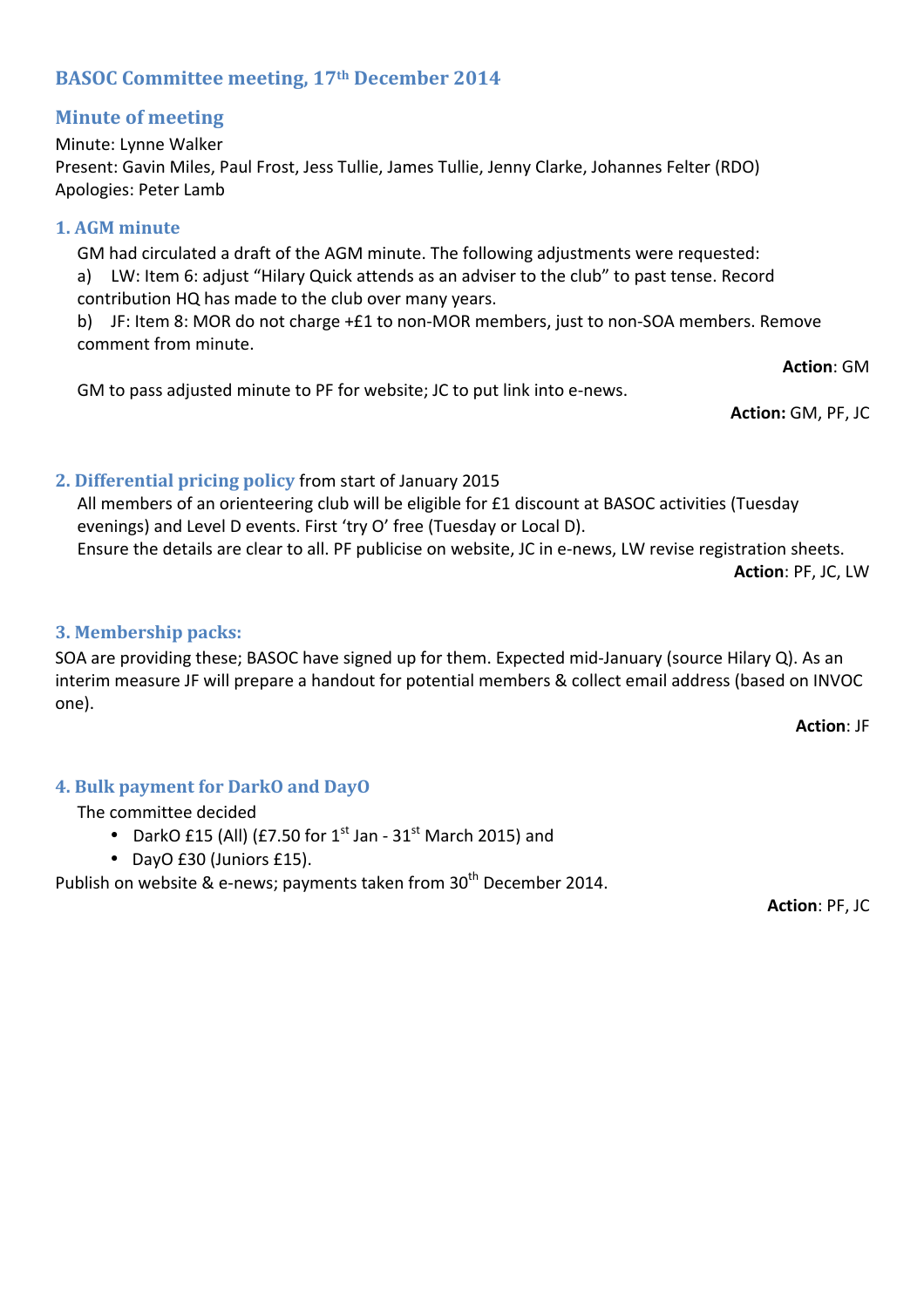### **5. Club finances**

PL has indicated that the club should be looking to spend approx. £3700. The committee decided:

| <b>Item</b>                                                                                                            | Cost            | Who to purchase         |  |
|------------------------------------------------------------------------------------------------------------------------|-----------------|-------------------------|--|
| Yellow fibreglass stakes & carriers x 3                                                                                | £52.59          | PF                      |  |
| Carriers x 3 (for Clear, Start, Finish on T bars)                                                                      | £9.39           | PF                      |  |
| O kites x 20 (Ultrasport)                                                                                              | £88.00          | LW                      |  |
| Pin punches x 2 sets (Ultrasport)                                                                                      |                 | LW (check # in store)   |  |
| Sundry event equipment (table, collapsible road signs <sup>1</sup> ,<br>plastic fence posts?)                          | £100            | <b>MMacC</b> and others |  |
| Mapping: the following has been allocated:<br>Loch Vaa update (joint with SOA) £500<br>Aviemore map <sup>2</sup> £1500 |                 | James T                 |  |
| RDO projects $3$                                                                                                       | £616.34         | JF                      |  |
| Club base tent <sup>4</sup>                                                                                            | £500 to<br>£700 | JF & PF investigate     |  |

#### Notes:

The above costs do not include any carriage charges. If possible (and appropriate) items will be collected at events.

- 1. Collapsible road sign: suggestion is the construction of a folding double sided 'A frame' type with wing nuts (to attach the signs) and lashes to peg out / tie down.
- 2. Aviemore map, cost approx. £4000: funding sources to be investigated (SOA mapping fund, Lottery, Awards for All, for Aviemore approach Macdonald resort, 6Day mapping fund?, other Aviemore businesses e.g. Ellis Brigham, Cairngorm Brewery (PF to research alcohol and map logos)). Aviemore is considered to be a 'Jewel in the Crown' for BASOC urban areas.
- 3. RDO projects: JF is placing a bid to SOA Development fund to improve 'front of house experience' so all want to join BASOC as they have had a positive welcoming experience.
- 4. Club base tent: a sturdy design required for a 'Meet & greet' place, RDO 'activities', registration & computing at events. Suggested request to 'borrow' red or blue one from 6 Day store to find out if 'fit for purpose' then purchase similar with BASOC logos & colour.

### Future spending:

- a) 10 x SI units (BSF8 £95.54 each), yellow stakes & SI unit holders (£17.53 each)
- b) Second USB download unit £103.57
- c) More maps (e.g. Newtonmore), updating areas

### **6. RDO update**

- − JF reported on his work so far and the projects he is working on for the first two quarters of 2015.
- − As well as the 'front of house' experience he is working on car stickers, junior stickers, Facebook advertising, HiViz bibs 'Ask me for help', BOF directional signs, Try O banner, leaflet printing through BOF printing portal.
- − He will actively pursue members who have still to renew for 2015.
- − Kingussie HS intend bringing a group to the Kingussie coaching day (25<sup>th</sup> January 2015)

**Action:** PF & other coaches on that day

− JF & Jess T will meet with Grantown Active Schools co-ordinator.